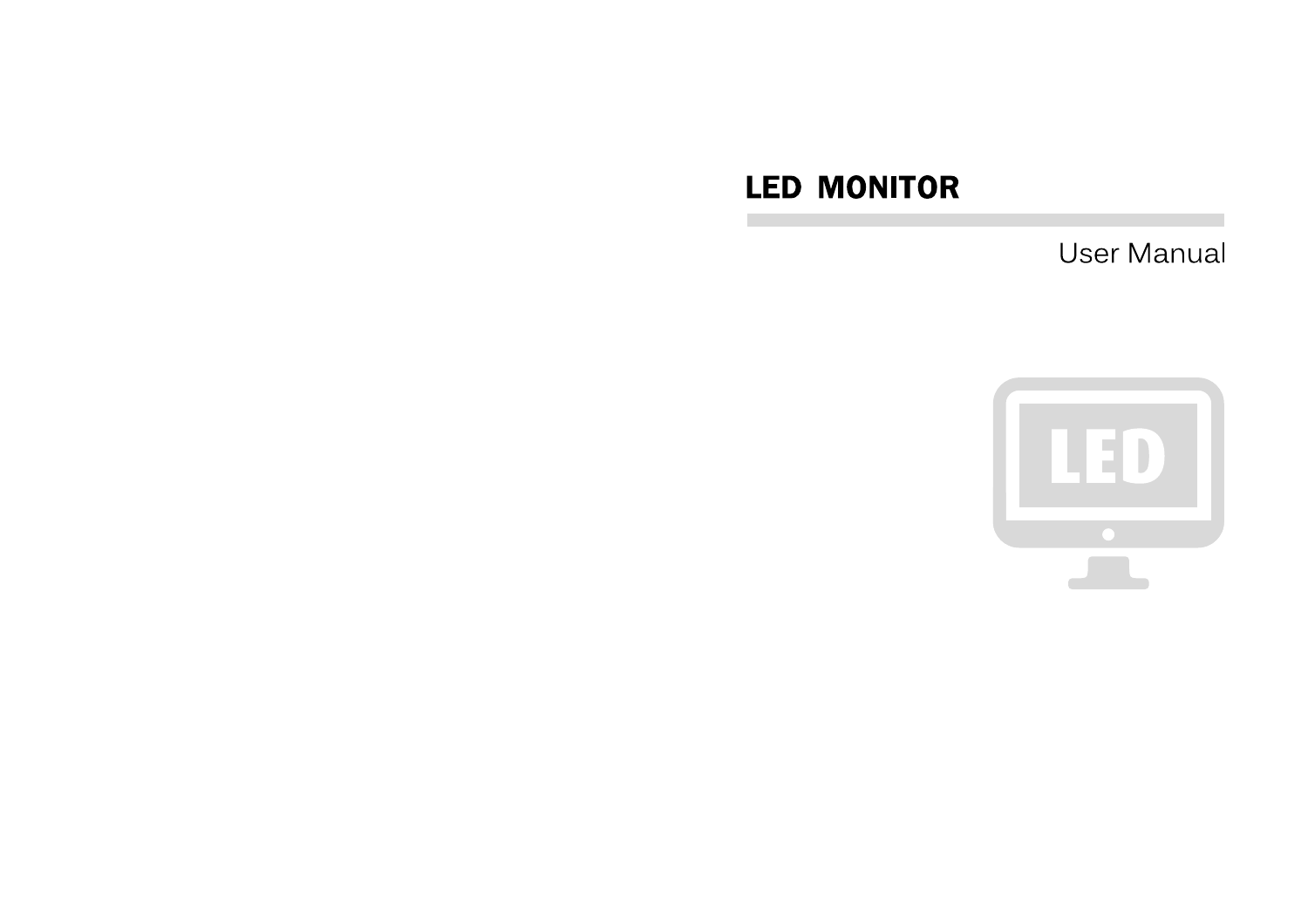## **Table of contents**

| Important safety information      | 2  |
|-----------------------------------|----|
| In The Box                        | 4  |
| Connections                       | 4  |
| Rear interface                    | 4  |
| Control Layout                    | 5  |
| How to connect your monitor       | 5  |
| On-Screen Display (OSD) Operation | 6  |
| AV Input Configuration            | 8  |
| <b>HDMI Input Configuration</b>   | 10 |
| <b>VGA Input Configuration</b>    | 13 |

## **IMPORTANT SAFETY INFORMATION**

#### **ENVIRONMENT**

- Do not install the monitor outdoors or in any hostile environment. To prevent fire or electric shock, do not expose monitor to rain or moisture. Avoid placing the monitor in areas subject to extreme temperature such as direct sunlight or near a heating appliances/equipment (such as amplifiers, etc) as this may result in overheating and damage.
- This monitor is designed to be used in the office or home. Do not subject it to vibrations, dust or corrosive gases.
- To obtain a clear picture, do not expose screen to direct illumination or sunlight. Using the monitor against a bright background and where sunlight or other light sources shine directly on to the monitor can increase eye fatigue

#### **POWER CORD**

- Neither the monitor itself nor any other heavy object should rest on the power cord.
- Protect the power cord from being walked on or pinched particularly at plugs, convenience receptacles and the point where they exit from the monitor.
- Firmly grasp the plug when disconnecting the power cord. Do not pull the power cord itself.
- Do not modify or damage the cord. Damage to a power cord can cause fire or electric shock.
- This monitor is designed to operate on 100-240V AC supply. Take caution in connecting it to the correct supply using the correct power cord.

## **MOUNTING**

- Always place the monitor on a secure table or have it properly mounted to the wall. Do not hang anything on the monitor.
- Ensure the monitor is located close to a power outlet that is easily accessible, as removing the power cord is the only way to isolate power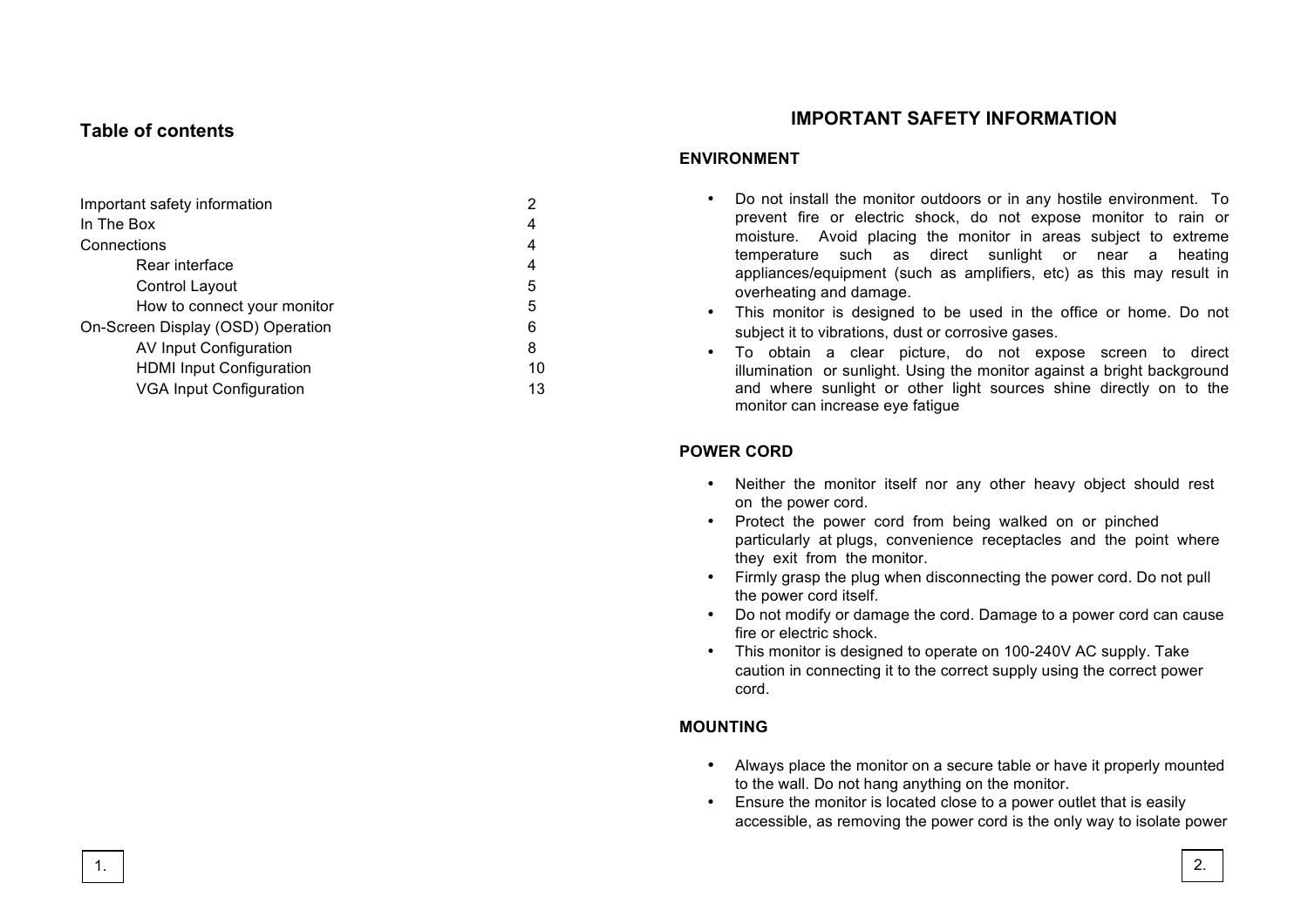## **USING A WALL MOUNT**

**Caution:** Any wall mount must bear a minimum of 5x the monitor's net weight to mount safely. The stand must be removed first before mounting this way.

- 1. Place the monitor face down on a surface that is soft, yet strong enough to hold the monitor.
- 2. Use a screwdriver to remove the screws from the four holes on each side of the bottom of the monitor's base.
- 3. Make sure all cables are already connected to the monitor.
- 4. Follow the directions included with the wall mount to fix the monitor to the wall.

#### **STORAGE**

• Unplug the monitor when unused for long periods of time.

#### **VENTILATION**

- Never cover or block the ventilation slots in the monitor. A minimum distance of at least 10 cm should be maintained around the unit for sufficient ventilation.
- Never insert any foreign object, metal or liquid into the ventilation slots, as this could result in fire or electric shock.
- Avoid installing a DVR or other equipment too close to the monitor. Keep such equipment at least 30 cm away from the monitor.

#### **WATER AND MOISTURE**

- The monitor should not be exposed to any moisture or liquid.
- Do not use the monitor near water.
- Do not touch the monitor or cable with wet hands as this may cause electric shock or damage.

## **CLEANING**

- Unplug the unit from the wall outlet before cleaning.
- Do not use liquid or aerosol cleaners. Use a dry soft lint-free cloth for cleaning. If dust is persistent, wipe with a slightly damp cloth.

#### **IN THE BOX**

1 x LCD Monitor, 1 x AC adapter, 1 x VGA cable, 1 x Audio cable, 1 x User Manual

#### **CONNECTIONS**

#### **Rear Interface**



- **DC:** Only use the 12v DC power supply included with the monitor.
- **HDMI:** (High-Definition Multimedia Interface) Supports digital video and audio connections.
- **VGA:** 15 pin D-sub cable for standard VGA connection.

#### **PC Audio IN**:

3.5 mm stereo jack connection for audio input when using VGA connector.

#### **AV1/AV2 IN:**

BNC connections supporting composite video inputs from equipment such as Cameras or DVR's.

#### **AV1 OUT:**

Composite video loop though output – connect a second monitor.

#### **AV AUDIO R/L:**

Phono connections for audio input when using the AV composite video inputs.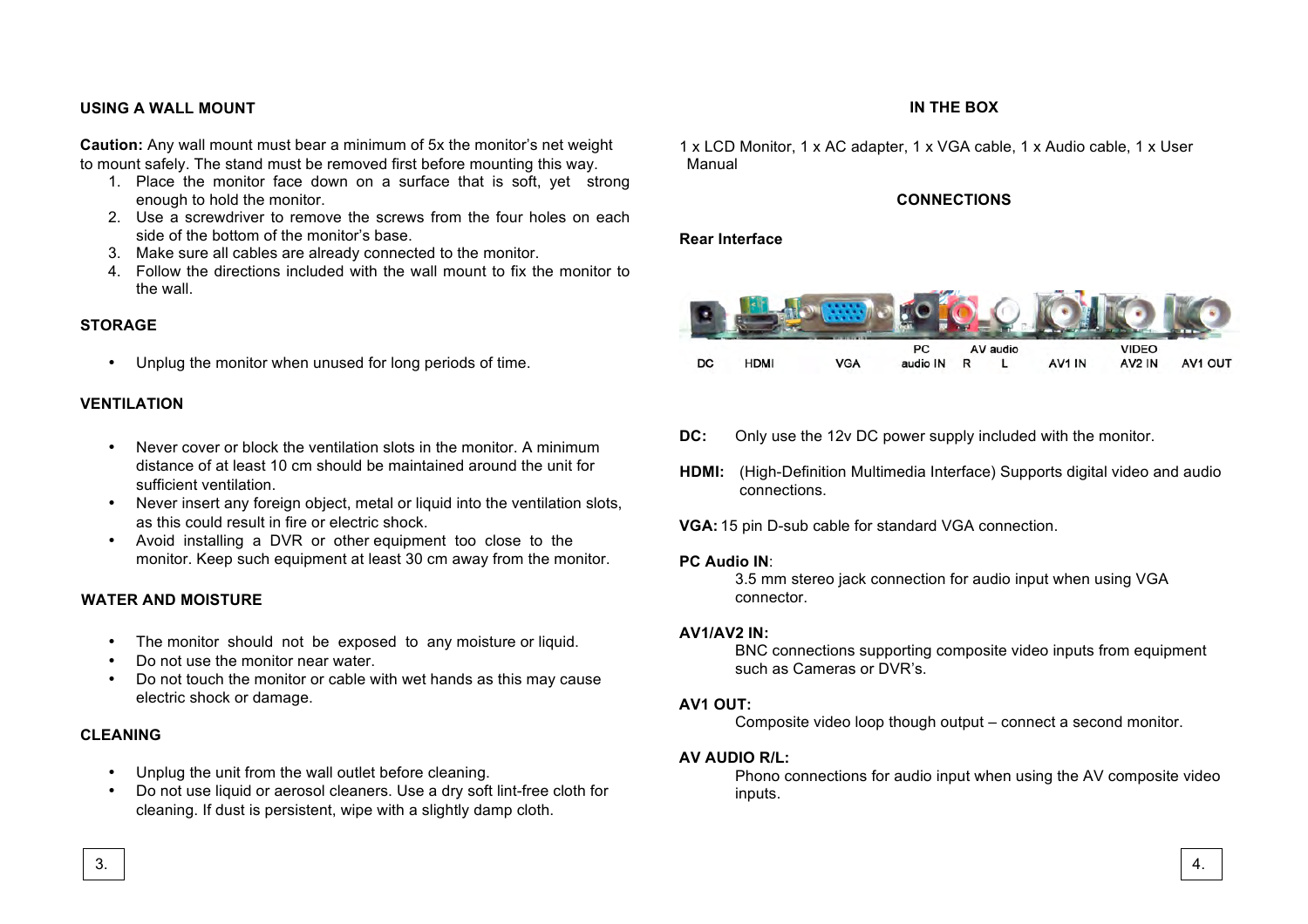## **CONTROL LAYOUT**

The control buttons are located on the right hand rear side of the monitor.

| <b>SOURCE MENU</b> | $\overline{\phantom{0}}$ | <b>POWER</b> |
|--------------------|--------------------------|--------------|

- **SOURCE:** Selects input mode AV1, AV2, HDMI or VGA.
- **MENU:** Access to the On Screen Display (OSD) menu.
- $+$  and  $-$ : Volume controls up/down, and navigation in the OSD.
- **POWER:** Turns the monitor on or off.

#### **HOW TO CONNECT YOUR MONITOR**

#### **1. Connecting using AV - Composite Video**

Connect your video cable with BNC connector to either the AV1 or AV2 connector on the rear of the monitor, and the other end to your DVR/Camera etc.

If audio input is required, connect the audio (red and white) cables to the AUDIO INPUT R and L connectors on the rear of the monitor and to the Audio Output connector on the DVR/Camera etc.

Connect power to the monitor and video source, and switch on. Using the SOURCE button, press repeatedly until either 'AV1' or 'AV2' (depending on the connection used) is highlighted on the display at the top of the monitor's screen, and press '+' to select.

#### **2. Connecting using HDMI**

Connect one end of a HDMI cable (not supplied) to the HDMI connector on the rear of the monitor, and the other to the HDMI out connector on the PC/DVR. This connection will support both video and audio transmission.

Connect power to the monitor and video source, and switch on. Using the SOURCE button, press repeatedly until 'HDMI' is highlighted on the display at the top of the monitor's screen, and press '+' to select.

#### **3. Connecting using VGA**

Connect one end of a 15-pin monitor cable to the VGA connector on the monitor and the other end to the PC/DVR. *Note - if your PC/DVR connector isn't 15-pin D-sub you may need an adapter to connect with this cable.*

If audio is required, connect one end of the 3.5 mm stereo audio cable (sometimes referred to as 1/8" stereo jack) to the PC Audio IN connector on the back of the monitor and the other end to the audio output on the PC/DVR.

Connect power to the monitor and video source, and switch on. Using the SOURCE button, press repeatedly until '*VGA'* is highlighted on the display at the top of the monitor's screen, and press '+' to select.

*Ensure all cable connections are secure - tighten all cable screws. Movement and vibration may dislodge cables that are improperly connected. Route all wiring and cabling away from any heat sources and sharp metal edges to avoid damage.*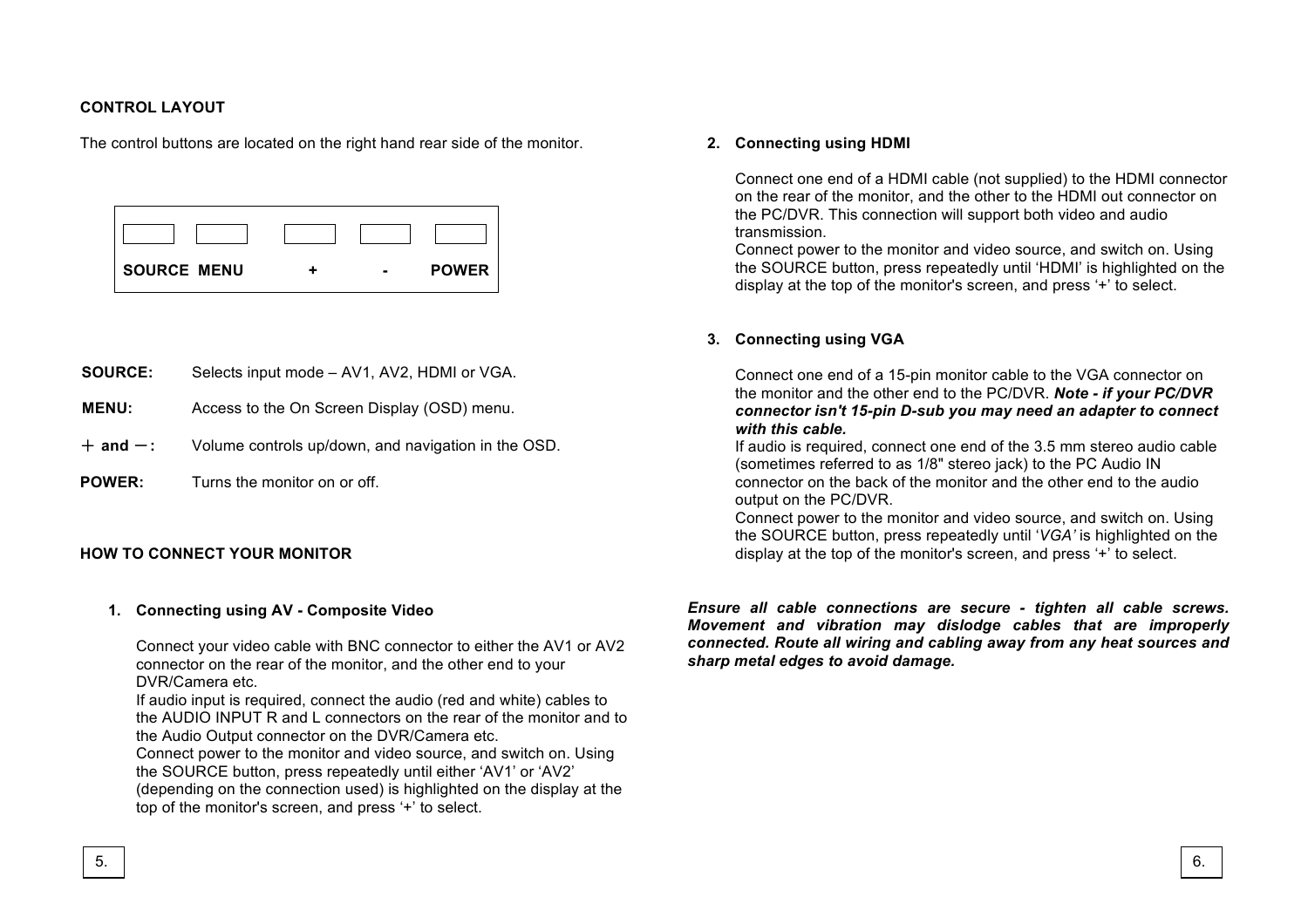# **BASIC ON-SCREEN DISPLAY SETUP**

- 1. To access the OSD Menu press 'MENU'.
- 2. Use the ' $+$ ' or ' $-$ ' buttons to select the required menu item, then press the 'SOURCE' button to select the Sub menu.
- 3. Continue to use the 'SOURCE' button to highlight the required field, then press ' $+$ ' or ' $-$ ' to adjust the setting.
- 4. Press the 'MENU' button to return to previous menu.
- 5. Press the 'MENU' button again to exit the OSD Menu completely.

## *The layout of the OSD will change depending on the input that is selected.*

# **AV - Input Configuration**

**1. Picture**



| <b>CONTRAST:</b>     | (0-100) Set the difference between the light and dark<br>areas of the picture. |
|----------------------|--------------------------------------------------------------------------------|
| <b>BRIGHTNESS:</b>   | (0-100) Set how bright the display is.                                         |
| HUE:                 | -50 to +50 (only available if NTSC)                                            |
| <b>SATURATION:</b>   | $(0-100)$                                                                      |
| <b>SHARPNESS:</b>    | $(0-100)$                                                                      |
| <b>COLOR TEMP:</b>   | Select the color temperature. (Normal/Warm/Cool)                               |
| <b>SCALE:</b>        | Set the image size/position. (Full/Normal/Center)                              |
| <b>PICTURE MODE:</b> | Select defaults or save user setting. (<br>User/Standard/Soft/Vivid)           |
|                      |                                                                                |

**2. OSD**

|                 |                  | OSD |                |    |
|-----------------|------------------|-----|----------------|----|
| <b>LANGUAGE</b> |                  |     | <b>ENGLISH</b> |    |
|                 | H-POSITION       |     |                | 50 |
|                 | V-POSITION       |     |                | o  |
| <b>DURATION</b> |                  |     |                | s  |
| <b>HALFTONE</b> |                  |     |                |    |
|                 | <b>BACKLIGHT</b> |     | <b>NIGH</b>    |    |
|                 | MEMORY RECALL    |     |                |    |

| <b>LANGUAGE:</b>   | Select preferred language for OSD.                     |
|--------------------|--------------------------------------------------------|
|                    | (En/Ch/Ger/Fr/Sp/lt/Pt/Pl/Ru)                          |
| <b>H-POSITION:</b> | (0-100) Set the horizontal position of the OSD.        |
| <b>V-POSITION:</b> | (0-100) Set the vertical position of the OSD.          |
| <b>DURATION:</b>   | (5-60) Set seconds for the OSD to automatically close. |
| <b>HALFTONE:</b>   | (0-100) Set the colour level of the OSD menu itself    |
| <b>BACKLIGHT:</b>  | Set power level in use by backlight (HIGH/MID/LOW)     |
| <b>MEM-RECALL:</b> | Restore all factory defaults.                          |
|                    |                                                        |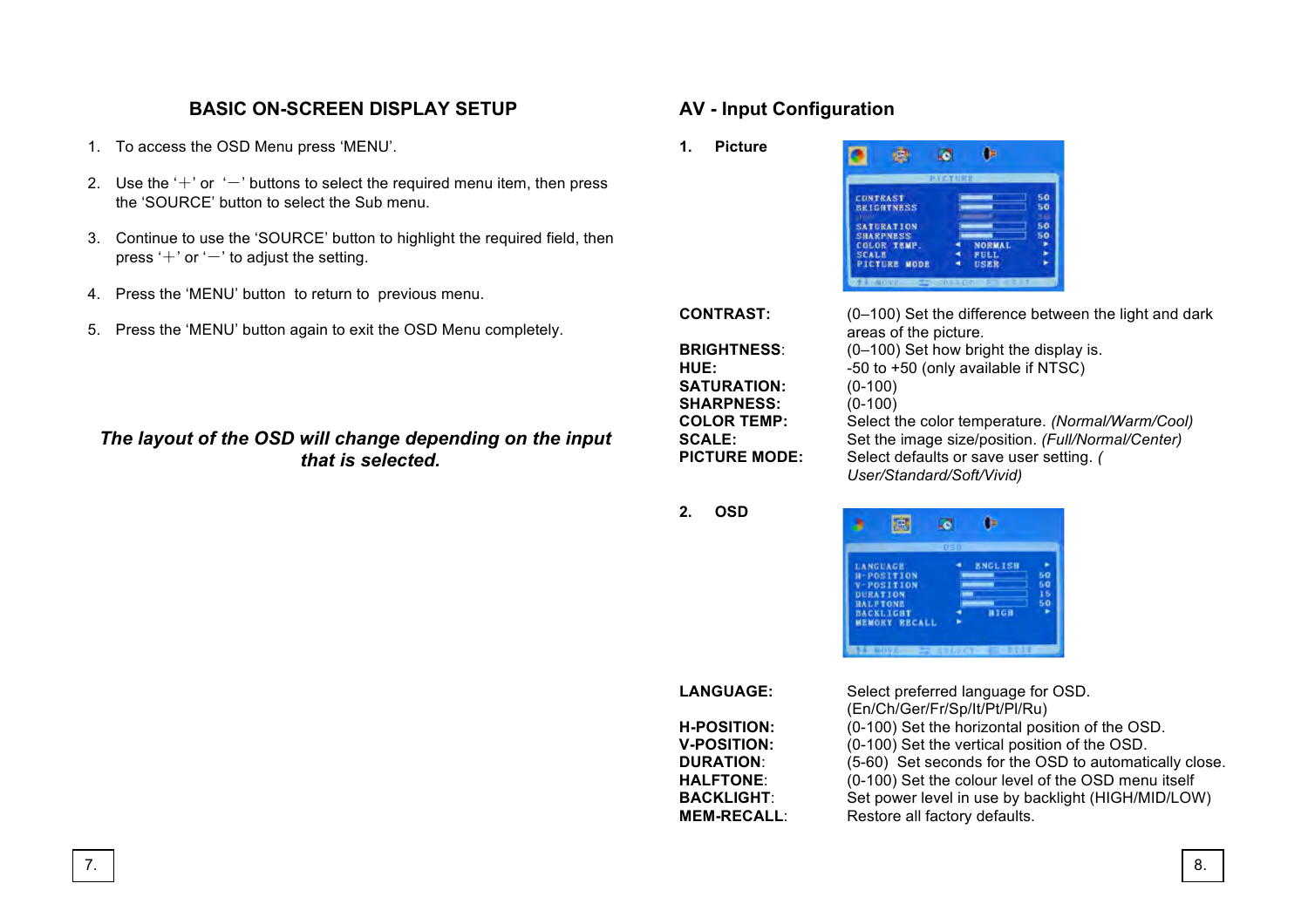**3. Function**

|               |                        | ←               |            |  |
|---------------|------------------------|-----------------|------------|--|
|               |                        | <b>FUNCTION</b> |            |  |
|               | <b>SLEEP TIMER</b>     |                 | OFF        |  |
| <b>DLC</b>    |                        |                 | OFF        |  |
|               | <b>NOISE REDUCTION</b> |                 | <b>MID</b> |  |
| <b>HSTART</b> |                        |                 | 500        |  |
| <b>HSIZE</b>  |                        |                 | 500        |  |
| <b>VSTART</b> |                        |                 | 500        |  |
| <b>VSIZE</b>  |                        |                 | 500        |  |

**SLEEP TIMER:** Set the monitor to turn off after a given amount of time (OFF/15/30/45/60 minutes) **DLC:** ON/OFF

## *Only available in AV Mode*

- **NOISE REDUCTION: OFF/LOW/HIGH<br><b>HSTART:** Set left alignment Set left alignment point of image. HSIZE: Set horizontal size of image. **VSTART:** Set lower alignment point of image. **VSIZE:** Set vertical size of image.
- **4. Audio**



| BASS:           | $(0-100)$                                |
|-----------------|------------------------------------------|
| TREBLE:         | $(0-100)$                                |
| <b>BALANCE:</b> | $(-50 \text{ to } +50)$                  |
| SOUND MODE:     | Set user or preset audio configurations. |
|                 | (User/Standard/Movie/Music)              |
| AVC:            | (ON/OFF) Automatic Volume Control        |

# **HDMI - Input Configuration**

**1. Picture**



**CONTRAST:** (0–100) Set the difference between the light and dark areas of the picture. **BRIGHTNESS:** (0–100) Set how bright the display is.<br>**COLOR TEMP:** Select the color temperature Menu. Select the color temperature Menu.

|             |                    | <b>PICTURE</b> |               |     |
|-------------|--------------------|----------------|---------------|-----|
|             | <b>COLOR TEMP.</b> |                | <b>NORMAL</b> |     |
| $USER = R$  |                    |                |               | 128 |
| <b>USER</b> | G<br>$\sim$        |                |               | 128 |
| $USER - B$  |                    |                |               | 128 |

| <b>COLOR TEMP:</b> | Select color temperature preset. |
|--------------------|----------------------------------|
| USER - R:          | Set RED color level.             |
| USER - G:          | Set GREEN color level.           |
| USER - B:          | Set BLUE color level.            |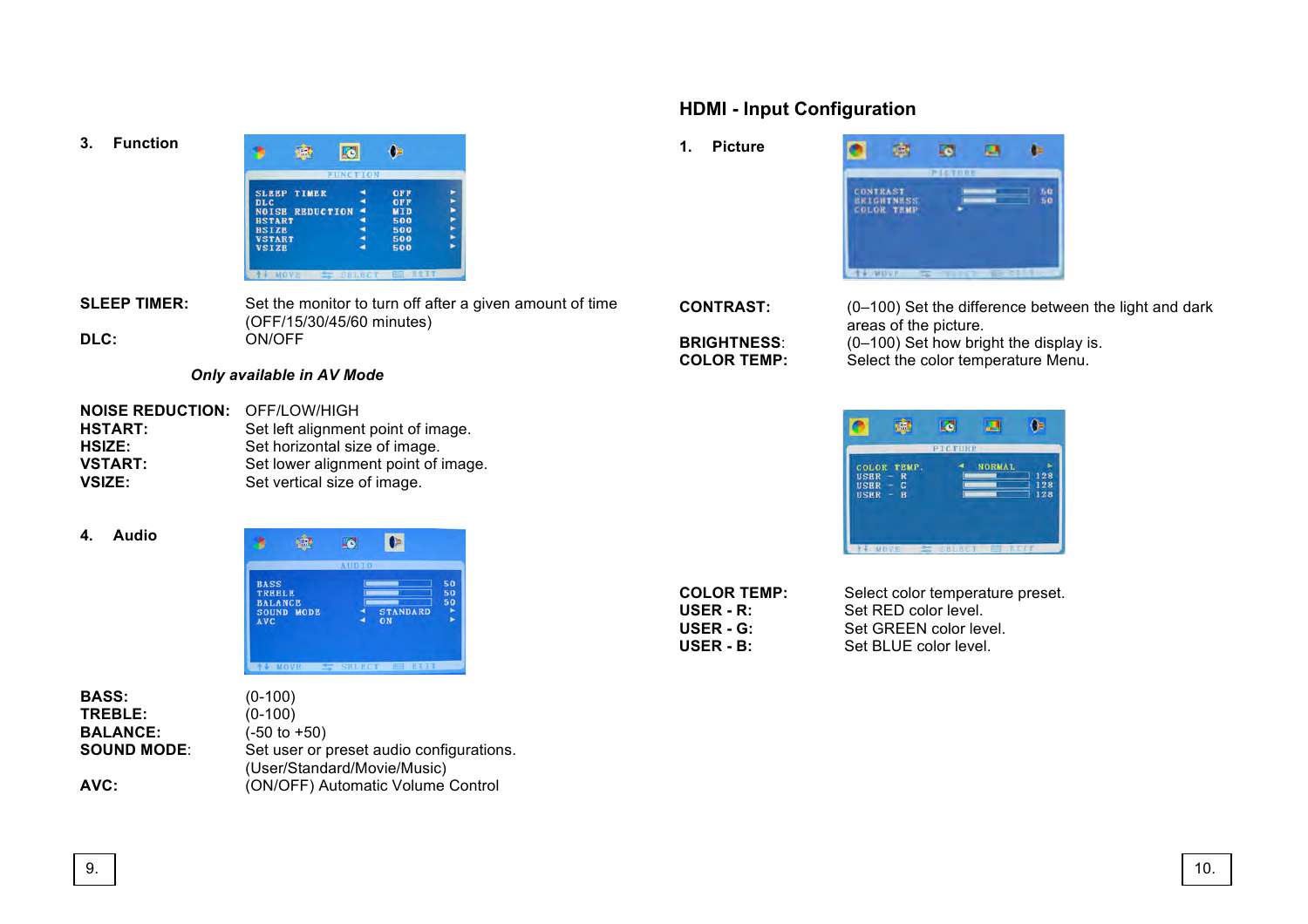**2. OSD**



**4. Audio**



| <b>LANGUAGE:</b>   | Select preferred language for OSD.<br>(En/Ch/Ger/Fr/Sp/It/Pt/Pl/Ru) |
|--------------------|---------------------------------------------------------------------|
| <b>H-POSITION:</b> | (0-100) Set the horizontal position of the OSD.                     |
| <b>V-POSITION:</b> | (0-100) Set the vertical position of the OSD.                       |
| <b>DURATION:</b>   | (5-60) Set seconds for the OSD to automatically close.              |
| <b>HALFTONE:</b>   | (0-100) Set the colour level of the OSD menu itself                 |
| <b>BACKLIGHT:</b>  | Set power level in use by backlight (HIGH/MID/LOW)                  |
| <b>MEM-RECALL:</b> | Restore all factory defaults.                                       |

| BASS:              | $(0-100)$                                |
|--------------------|------------------------------------------|
| <b>TREBLE:</b>     | $(0-100)$                                |
| <b>BALANCE:</b>    | $(-50 to +50)$                           |
| <b>SOUND MODE:</b> | Set user or preset audio configurations. |
|                    | (User/Standard/Movie/Music)              |
| AVC:               | (ON/OFF) Automatic Volume Control        |

#### **3. Function**



**SLEEP TIMER:** Set the monitor to turn off after a given amount of time (OFF/15/30/45/60 minutes) **DLC:** ON/OFF

**Greyed out options** *only available in AV Mode*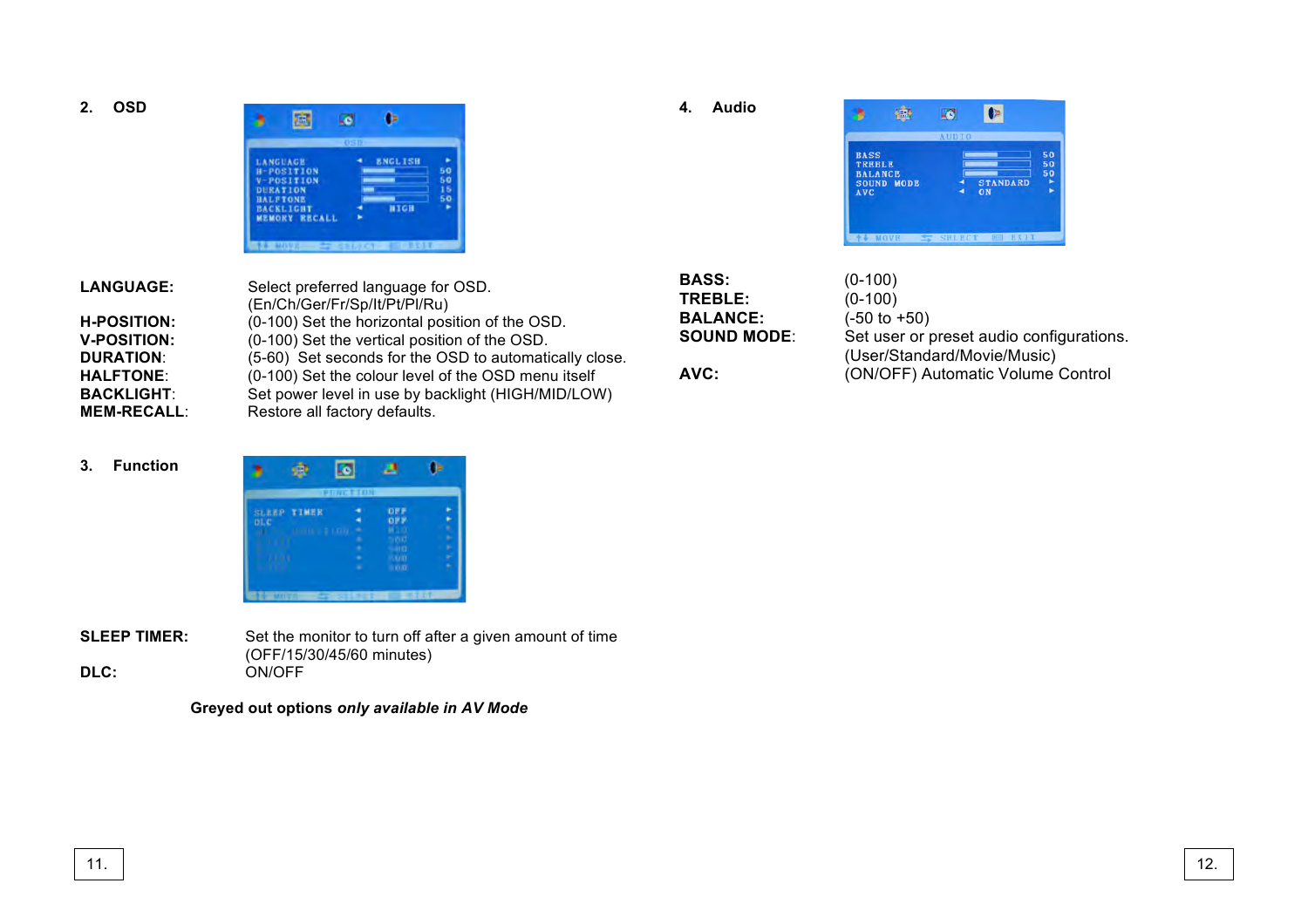# **VGA - Input Configuration**

**1. Picture**



**CONTRAST:** (0–100) Set the difference between the light and dark areas of the picture. **BRIGHTNESS:** (0–100) Set how bright the display is.<br>**COLOR TEMP:** Select the color temperature Menu. Select the color temperature Menu.

> 凾 **RB** E  $\bullet$ COLOR TEMP.<br>USER – R<br>USER – G<br>USER – B NORMAL  $\begin{array}{c} 128 \\ 128 \end{array}$

**COLOR TEMP:** Select color temperature preset. **USER - R:** Set RED color level. **USER - G:** Set GREEN color level. **USER - B:** Set BLUE color level.

**2. OSD**



**LANGUAGE:** Select preferred language for OSD. (En/Ch/Ger/Fr/Sp/It/Pt/Pl/Ru) **H-POSITION:** (0-100) Set the horizontal position of the OSD. **V-POSITION:** (0-100) Set the vertical position of the OSD. **DURATION:** (5-60) Set seconds for the OSD to automatically close. **HALFTONE**: (0-100) Set the colour level of the OSD menu itself **BACKLIGHT**: Set power level in use by backlight (HIGH/MID/LOW) **MEM-RECALL:** Restore all factory defaults.

**3. Function**



**DLC:** ON/OFF

**SLEEP TIMER:** Set the monitor to turn off after a given amount of time (OFF/15/30/45/60 minutes)

**Greyed out options** *only available in AV Mode*